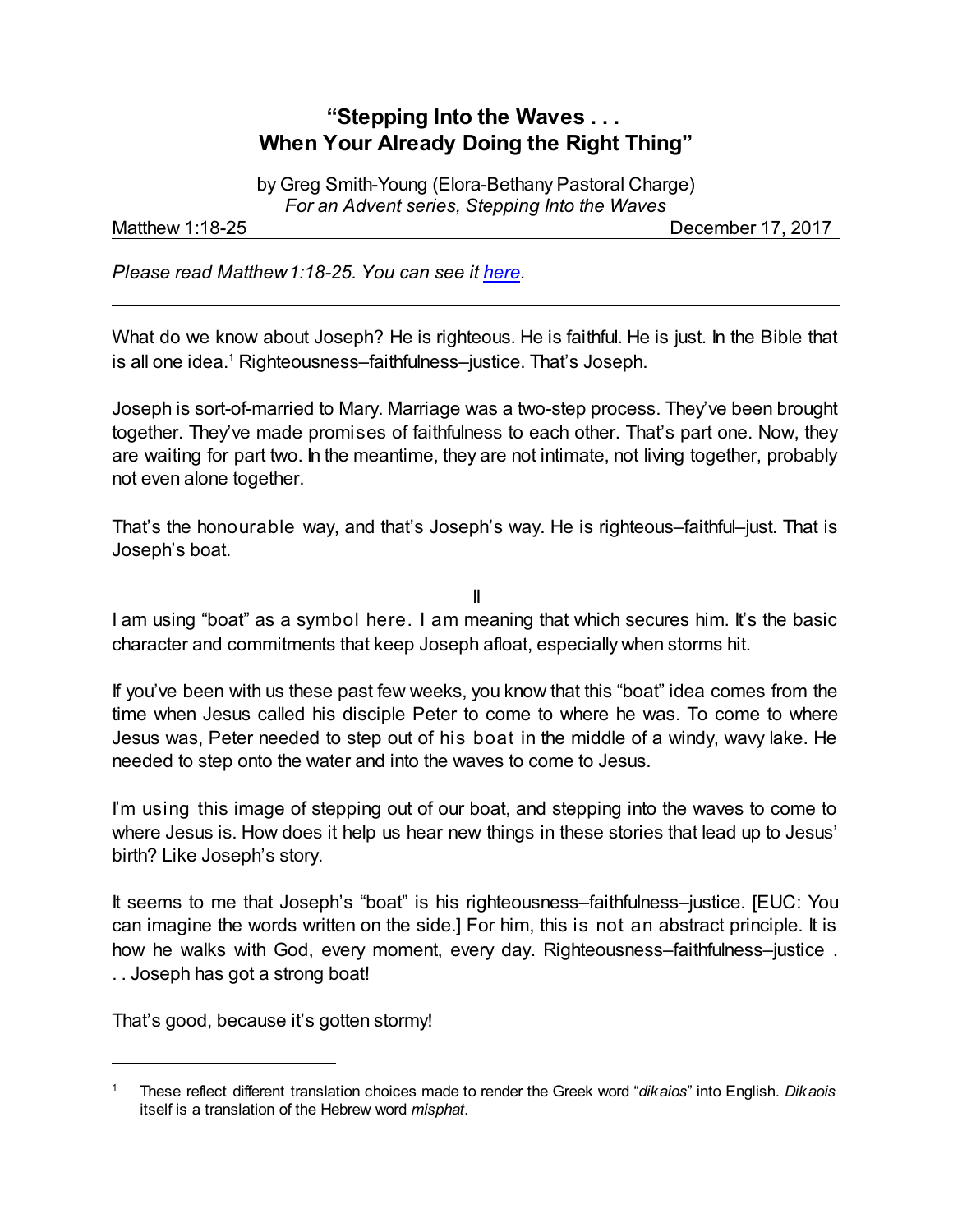His Mary is pregnant. Joseph knows it's not his! That tears him apart. He is angry.<sup>2</sup>

What should he do? What's the right thing to do? Put yourself in Joseph's shoes, knowing only what Joseph knows at this point. Ever been betrayed? What does righteousness–faithfulness–justice look like when you've been betrayed?

Maybe it is about rewarding what is right, and punishing what is wrong? It makes sense that people carry the consequences of their actions. So, should Joseph expose Mary's infidelity?

It could be the end of her. Stoning someone for adultery was probably not very common, but it happened. More likely, Mary would be forever humiliated, stigmatized and shunned. Her baby too.

With his anger and pain, if Joseph denounced her, repudiated her and demanded his justice . . . would that be right? Could you blame him?

 $\overline{M}$ 

Joseph has learned about righteousness–faithfulness–justice from God. God's righteousness–faithfulness–justice is filled with mercy.

Again, if we only know what Joseph knows, then Mary has betrayed him. He is hurt. He decides to end their betrothal. That's his right. But he will do it quietly. He will bring no charge against her. Yes, folks try sucking him into the gossip about Mary. No, Joseph will stay quiet.

That's good. It's noble, this path Joseph has chosen. His righteousness–faithfulness–justice will keep, guide and carry him through this storm. He will protect Mary from a charge of adultery. I expect she will still be shamed, stigmatized and shunned, though maybe, without Joseph fueling it, it will flame out after a while. Some might even have pity for her. It will be the sort of pity we have for people who have messed up their life. That's how people will see Mary.

<sup>2</sup> All major English translations tell us that Joseph was "considering" or "thinking about" what to do (v. 20). However, the Greek word can be translated much more strongly, conveying a sense of "angering inside." To me this makes more sense than a dispassionate Joseph cooly weighing the options. He is angry. He stews inside. See Kenneth E. Bailey's discussion of how to translated *enthymçomai* in "The Genealogy and Joseph the Just," Jesus Through Middle Easter Eyes: Cultural Studies in the Gospels (Downers Grove, IL: InterVarsity, 2008), 45.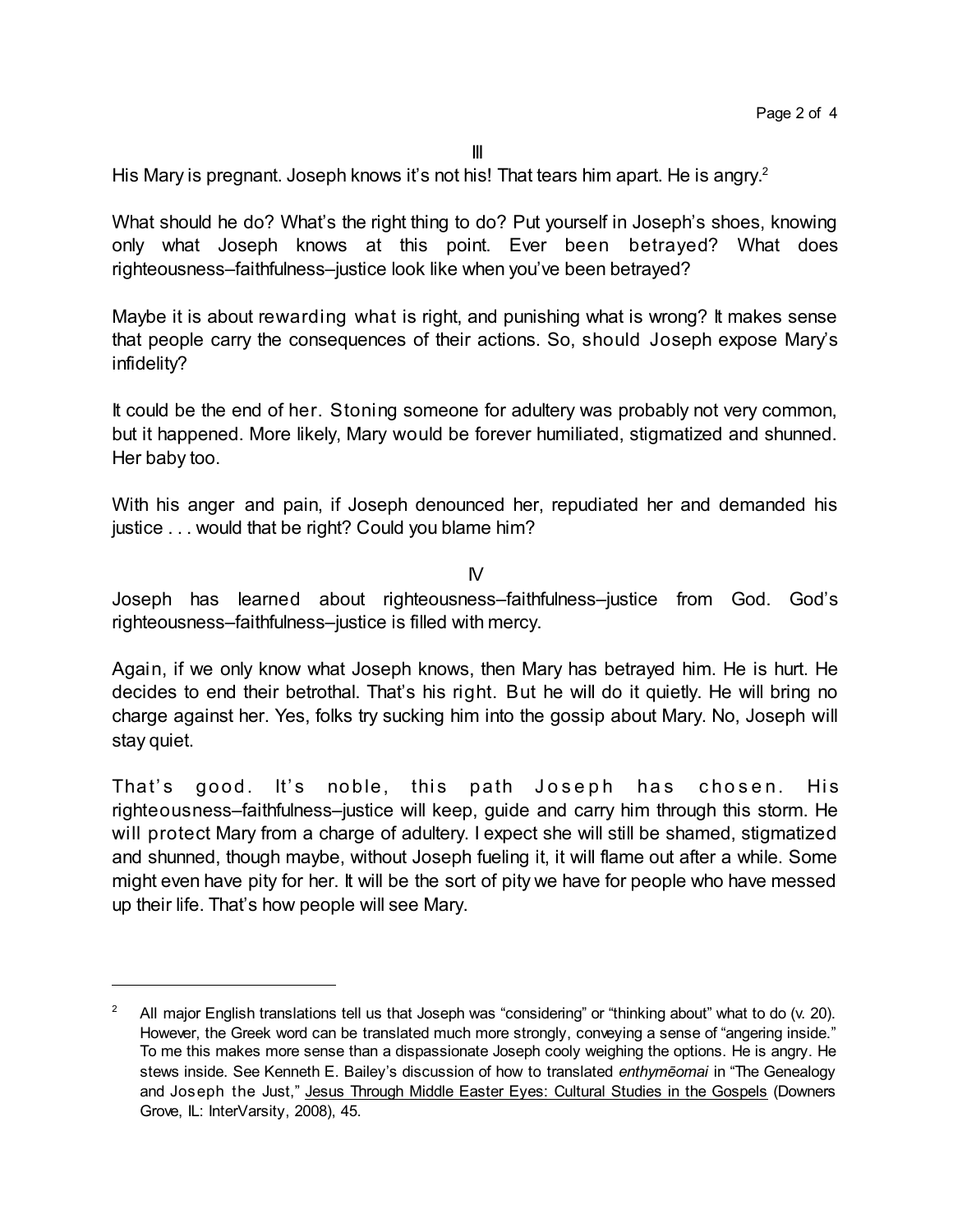I want to suggest that this small-town, soap-opera has been playing out the way it often does. And I want to suggest that Joseph has been navigating his way through this storm quite well. He is righteous–faithful–just. That's his boat. It's proving, once again, to be a good boat. There is nothing wrong with what Joseph is doing. This is important: his righteousness–faithfulness–justice boat is leading Joseph to do the right thing!

Except God calls Joseph to step out of this good boat. To step out of it and into the waves.

God's messenger intrudes into Joseph's tossing and turning, and tells him what is really going on. *Your Mary has been faithful. Her baby is the Holy Spirit's gift. God's salvation plan is unfolding. And you, Joseph, are part of it.*

Joseph is righteous–faithful–just. God calls Joseph into more. God calls Joseph into God's righteousness–faithfulness–justice. God's righteousness–faithfulness–justice is far richer than simply giving folks what they deserve. God's righteousness–faithfulness–justice is far more than showing mercy, even.

God's righteousness–faithfulness–justice goes to those who are not righteous–faithful–just.

Stepping out the boat is about going to where Jesus is. The only way Joseph can be where Jesus is, is to leave behind the good boat of his righteousness–faithfulness–justice. To leave it behind and give his life to Mary. Joseph needs to do more than just the right thing.

Actually, many will think it is the wrong thing. What do you think happens to Joseph's reputation? By staying with the obviously pregnant out-of-wedlock Mary, what do you imagine people will say about him? That he is righteous-faithful-just? Not likely!

Joseph needs to go where Mary is, and stay with her. Because, quite literally, where Mary is, is where Jesus is.

VI

What might that look like for us?

We would say that someone who is righteous–faithful–just is a good person, right?

Joseph shows me that Jesus' call to us is not simply about being good people. Good people are, well, good. More people living righteously–faithfully–justly would make a better world. Jesus' call to us is not instead of being righteous–faithful–just.

But Jesus' call to us is different. He calls us to be with him. Where is Jesus? With those